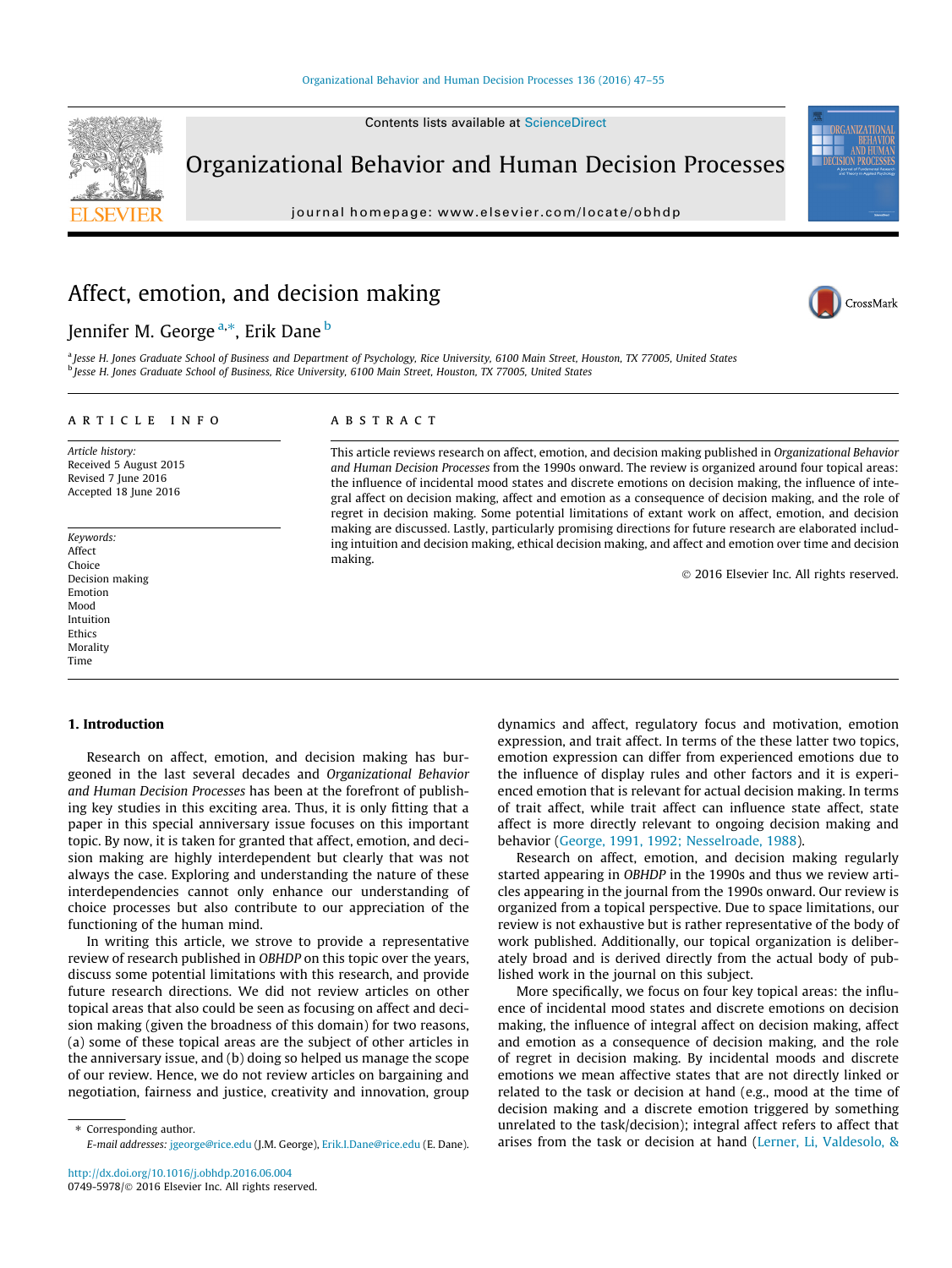Kassam, 2015). While regret can be and has been viewed as a consequence of decision making, and in particular, when an alternative not chosen results in better outcomes than the alternative chosen, we treat regret as a separate subtopic for several reasons. That is, in addition to being viewed as a consequence of decision making, regret can also be viewed as an antecedent to decision making in the form of anticipated regret (Simonson, 1992; Tsiros & Mittal, 2000; Zeelenberg & Pieters, 2007) and thus, operate as integral affect. Studies on anticipated regret have implications for regret as a consequence and vice versa. More generally, regret is a complex, counterfactual emotion (Zeelenberg & Pieters, 2007; Zeelenberg, van Dijk, & Manstead, 1998). Regret is the emotion that has garnered the most research attention from decision making researchers and it can be both an antecedent and a consequence of decision making (Connolly & Zeelenberg, 2002). For these reasons, readers likely will gain the best grasp of the body of work on regret and decision making published in OBHDP by grouping the articles published on this subtopic together in our review.

Following our review of the literature, we discuss some potential limitations of the extant research in this domain and directions for future research. In particular, we identify intuition and decision making, ethical decision making, and affect and emotion over time and decision making as particularly promising areas for future research.

#### 2. Incidental moods and discrete emotions and decision making

In reviewing the research on incidental affect and decision making, we first focus on articles pertaining to mood followed by consideration of the increasing body of work focusing on discrete emotions. Some research on incidental affect and decision making focuses on how affect influences decision making under risk. Wright and Bower (1992) found that happy participants thought that positive events were more likely and negative events were less likely (compared to a control condition) while sad participants thought that negative events were more likely and positive events less likely (compared to a control condition). Similarly, Nygren, Isen, Taylor, and Dulin (1996) found that participants in positive affective states were optimistic in that they tended to overestimate probabilities for winning relative to probabilities for losing while this was not the case for participants in a control condition. However, when gambling, positive affect participants exhibited caution in that they were less likely to gamble when losses were possible than were controls. They also found that positive affect participants bet less than controls when losses had the potential to be high (and loss probability was low) and bet more than controls when potential losses were low (and loss probability was average or high). Nygren et al. (1996) reason that positive affect may result in people focusing on outcomes (and especially losses) rather than probabilities.

Rather than using the positive affect and negative affect dimensions of the affective circumplex, Mano (1994) explored the effects of pleasantness/unpleasantness and arousal on risk taking. He found that high levels of arousal resulted in participants paying less for insurance against potential losses and exhibiting high risk-seeking in terms of high willingness to pay for lotteries and low willingness to pay for insurance. He also found that the combination of high unpleasantness and high arousal led to increased willingness to pay for insurance for substantial losses and the combination of high pleasantness and low arousal resulted in increased willingness to pay for lotteries. Thus, arousal leads to risk-seeking, unpleasantness to willingness to protect from harm, and pleasantness to seeking gain.

Mittal and Ross (1998) explored the role of positive and negative affect in strategic decision making. They found that participants in a positive mood were more inclined to view an ambiguous strategic issue as an opportunity and took lower risks than participants in a negative mood. When an issue was framed as a threat or an opportunity, issue framing had a stronger effect on issue interpretation and risk taking of participants in a negative mood than on participants in a positive mood. From a study of forty-four physician internists arriving at a diagnosis for a medical case, Estrada, Isen, and Young (1997) concluded that positive affect resulted in the internists integrating information sooner and being less prone to anchoring compared to a control condition although both groups arrived at a diagnosis at a similar time point.

Adopting an information processing approach, Forgas and George (2001) discuss how mood-congruency effects and affective priming are by no means universal phenomena and more generally, how the influence of incidental moods on decision making are context-dependent. In particular, Forgas' (1995) Affect Infusion Model proposes that the extent to which moods infuse decision making (and mood congruency effects) depend upon which information processing mode a decision maker is in. Direct access processing and motivated processing result in low levels of mood infusion and congruency effects whereas heuristic, and in particular substantive, processing result in high levels of affect infusion and congruency effects. Choice of information processing mode, in turn, depends upon individual variables, characteristics of the decision making task, and situational factors.

What effects might mood have on foreign exchange trading? Au, Chan, Wang, and Vertinsky (2003) reason that whether people in a good mood will be overconfident, more optimistic, and take more risks due to biased probability estimates or take fewer risks due to mood maintenance concerns is context-dependent. If the situation is well-defined and probabilities are given, mood maintenance should dominate and good moods should result in less risk taking. When the situation is equivocal and probabilities are not known, a good mood might lead to higher perceptions of control and optimistic assessments and more risk taking. Consistent with this reasoning, Au et al. (2003) found that participants in a good mood were less accurate in their decision making, lost money, and took unnecessary risks compared to those in a control condition and those in a bad mood. Monga and Rao (2006) found that prior unrelated outcomes lead to positive expectations for the future when the outcomes were positive rather than negative and that this effect was greater when prior outcomes occurred in the domain of losses than when they occurred in the arena of gains.

Blay, Kadous, and Sawers (2012) explored the role of risk and mood on information search efficiency which refers to the amount of information relevant to a decision that is gathered compared to the total amount of information available. When risk is higher, decision makers might gather greater quantities of information because of relatively high uncertainty resulting in lower search efficiency. However, Blay et al. (2012) reason that the relation between risk and information search efficiency depends upon the decision maker's mood. Decision makers in a negative mood (compared to those in a neutral state) will benefit from more focused attention when risk is high resulting in more efficient search. When risk is low, positive affect (as compared to a neutral control condition) impairs information search efficiency as decision makers in positive moods are more likely to use top down approaches and be less focused in their search. Results from two experiments support these posited asymmetrical effects of positive and negative mood on the relation between risk and information search efficiency.

We now turn to a consideration of discrete incidental emotions and decision making. Raghunathan and Pham (1999) reasoned that distinct affective states of the same valence might have differential effects on decision making. That is, distinct affective states provide people with nuanced information which may impact their implicit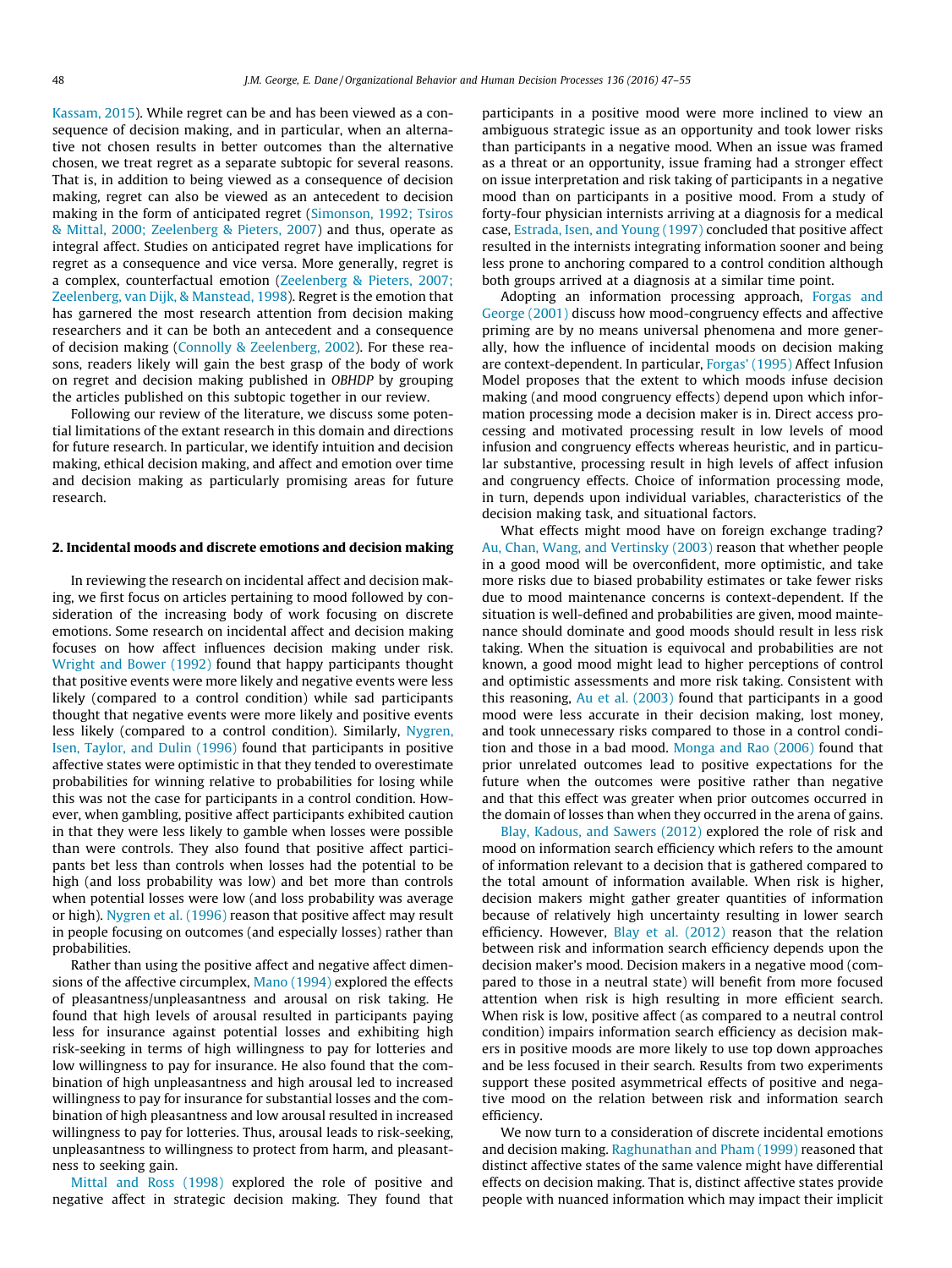goals for an unrelated decision to be made. For example, sadness implies loss or a sense of something missing which should prompt people to seek rewards or replacements while anxiety signals uncertainty and a lack of control which should prompt people to reduce uncertainty and be risk-averse (Raghunathan & Pham, 1999). In three experiments involving gambling or job choice decisions, participants who were sad sought high risk/high reward alternatives while those who were anxious sought low risk/low reward options.

Adopting an evolutionary perspective, Fessler, Pillsworth, and Flamson (2004) reasoned and found that anger led to greater risk taking in men (as compared to women) while disgust led to less risk taking in women (as compared to men). Also focusing on anger, Wiltermuth and Tiedens (2011) theorized and found that people who experienced incidental anger were more attracted to evaluating the ideas of others than those in a neutral affective state or those experiencing sadness and that those who were angry were more likely to believe that evaluating the ideas of others would put them in a good mood than those who were in a neutral affective state or those who were sad. They also posited and found that anger was likely to increase the attractiveness of evaluating others when evaluations were expected to be low and not when they were thought to be high. These findings suggest that incidental emotions have the potential to influence both why and when managers decide to evaluate ideas offered by organizational members.

Andrade and Ariely (2009) explored whether incidental emotions could have enduring effects over time on decision making beyond the experience of the incidental emotion itself. That is, incidental emotions can have effects on decision making, the emotions can quickly fade away, yet people may tend to make decisions consistent with the decision that was influenced by the initial incidental emotion due to people wanting their behavior to be consistent over time. In an experiment with four presumably unrelated tasks, participants first either received an angry or a happy incidental emotion manipulation. They then participated in an ultimatum game in which they received an unfair offer and the authors predicted and found that angry participants were more likely to reject the unfair offer than happy participants. Following a neutral filler task to enable the emotion manipulation to dissipate, participants played a second ultimatum game in which they were proposers. Theorizing that participants would want to behave in a manner consistent with their behavior in the first ultimatum game, the authors hypothesized and found that participants in the initial angry condition made fairer offer proposals than participants in the initial happy condition. The final task involved participants being the proposers in a dictator game and again the authors hypothesized and found that participants in the initial angry condition made fairer proposals than participants in the initial happy condition although these results were significant at the  $p < 0.10$ level. Andrade and Ariely (2009, p. 6) conclude that ''mild incidental emotions can not only influence economic decisions in the short term, but also live longer than the emotional experience itself...people tend to behave consistently with past actions and cognitions, earlier choices – unconsciously based on a fleeting incidental emotion – can become the basis for future decisions and hence outlive the original cause for the behavior (i.e., the emotion itself)."

Reasoning from an affect as information perspective (Schwarz & Clore, 1983, 1988), Kramer, Yucel-Aybat, and Lau-Gesk (2011, p. 140) reasoned and found that schadenfreude, "feelings of malicious joy about the misfortunes of others," would result in participants making safer and more conventional choices than happiness or sadness as long as participants do not realize why they are feeling the way they do. Supporting an affect as information account for these findings, the authors also found that schadenfreude resulted in participants thinking that undesirable outcomes were more likely to result from their decisions.

Based on an appraisal approach to emotions, Agrawal, Han, and Dubachek (2013) hypothesized and found that self-other agency appraisals linked to emotions affect how people respond to preference inconsistent information. In general, people tend to resist or discount information that is inconsistent with their prior preferences. However, emotions that differ in agency appraisals have the potential to influence how people respond to preferenceinconsistent information. Anger – a negative emotion that connotes that another party is at fault for a bad outcome – should result in people being confident that their initial preferences are accurate and that subsequent inconsistent information from other sources is inaccurate whereas shame – a negative emotion wherein the self is to blame for a bad outcome – should result in people being less confident in their initial preferences and more confident in subsequent information provided by others. For similar reasons, pride (self-agency, positive emotion) should lead to resistance to preference inconsistent information whereas gratitude (otheragency, positive emotion) should lead to more acceptance of and confidence in initial preference inconsistent information. Results from two experiments support these predictions and also find that there are no differences in the influence of information that is consistent with prior preferences across the two negative emotion conditions and across the two positive emotion conditions.

All in all, it is clear that incidental moods and discrete emotions play a multitude of nuanced roles in decision making. And different incidental discrete emotions of the same valence have differential effects on decision making.

#### 3. The influence of integral affect on decision making

We now turn to consider the influence of integral affect on decision making. In a multiattribute choice experiment, Stone and Kadous (1997) hypothesized and found that task-related negative affect increased reliance on scanning strategies which resulted in more accurate selections for easy choices and less accurate selections for difficult choices. However, as the authors note, they cannot determine if the means by which they induced task-related negative affect influenced or is responsible for their results, independent of any task-related negative affect arising from these means. In particular, Stone and Kadous (1997) manipulated negative affect in the following manner. For the low negative affect condition, students participated in the study in a quiet room. In the high negative affect condition, subjective time pressure was increased in multiple ways (e.g., participants were told they had a set amount of time to make each choice and the time remaining was called out in 15 s intervals) and the experimenters paced around the room and monitored the participants' behavior and performance. Thus, time pressure and monitoring could potentially be partially or fully responsible for some of the results obtained and not just negative task affect per se. More generally, this study highlights some of the difficulties or challenges in studying the effects of integral affect on decision making. That is, given that affect is integral to the decision making task itself, there is the potential that the decision making task itself differs for different levels or types of integral affect.

Luce, Payne, and Bettman (2000) reasoned that certain aspects of decision making scenarios might lead to negative affect which in turn might stimulate emotion-focused coping. Specifically, they posited that choosing between a lower price alternative and a higher quality alternative when both alternatives are low in quality (compared to being high in quality) results in negative affect and prompts emotion-focused coping. In order to cope with the negative affect, they reasoned and found that participants ended up choosing the higher quality option under these conditions.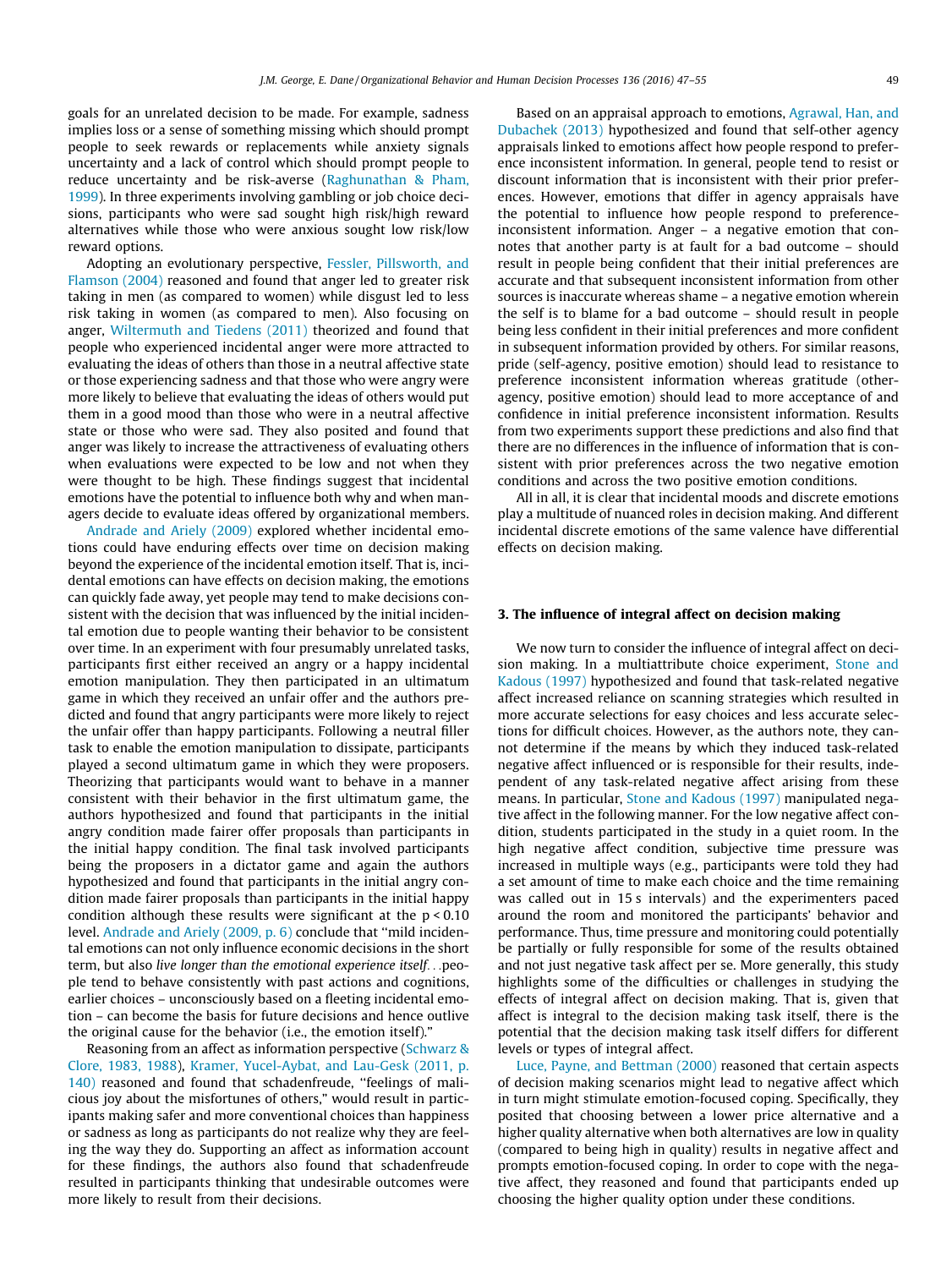Shiv and Fedorikhin (2002) focus on task-based positive affect and the conditions under which it drives choice behavior. In a guilty-pleasures paradigm (i.e., a choice that is highly desirable on an affective dimension but much less desirable on a cognitive dimension compared to another choice, for example, chocolate cake vs. fruit salad), they hypothesized and found that when time allowed for a decision is low, basic/relatively automatic affective processes are more likely to drive choice behavior when cognitive load is high rather than low and the affectively desirable outcome will be selected (e.g., chocolate cake). When time allowed is high and exposure to choices is high, higher level affective processes are more likely to drive choices under conditions of low vs. high cognitive load and the affectively desirable outcome will again be selected. In contrast, when time allowed is high and exposure to choices is low, when cognitive load is low, higher level affective processes are less likely to be influential and higher level cognitive processes are more likely to operate leading to selection of the cognitively desirable outcome (e.g., fruit salad). Hence, the role that task-related affect plays in decision making is highly contextdependent.

Creyer and Kozup (2003) focus on a number of factors related to decision making. Concerning integral affect, they found that participants reported higher levels of joy in a decision making task when the decision choices had positive commonalities with each other and lower levels of joy when the decision choices had negative commonalities. Levels of joy, in turn, were positively associated with satisfaction with the decision making process.

Ku, Malhorta, and Murnighan (2005) report the results of two studies which imply that the common phenomenon of overbidding or bidding more than the value of an item in an auction can be the result of increased arousal emanating from competition, limited time, wanting to be first, and social facilitation as well as from sunk costs.

Wang et al. (2011) explored the extent to which anger emanating from experiencing or witnessing unfair treatment in a prior experience would influence subsequent costly punitive behavior in a subsequent experience. When experiencing unfair treatment, people tended to be less likely to engage in costly punishment if there was a time delay which helped to mitigate their negative feelings. What participants thought and did during the time delay were also found to play a pivotal role. Punishment after a delay was less likely when participants performed a task intended to distract them, punishment after a delay was more likely when participants ruminated, and levels of punishment were unaffected by a delay when participants partook of cognitive reappraisal. Thus, affective rumination during a delay resulted in more punishment then did distraction or cognitive reappraisal.

With respect to decision making regarding humanitarian aid, Huber, Van Bowen, McGraw, and Johnson-Graham (2011) reasoned and found that whatever humanitarian crisis produced the most immediate emotion received a higher allocation of available resources (an immediacy bias). When allocations were made in a post hoc matter after learning about all the crises, the last crisis received a disproportionate allocation of resources whereas when allocations were made in a sequential manner, each crisis in the sequence received a disproportionate share of the remaining resources. When learning about two crises from which to choose one to engage in a costly action, participants chose the second action (as it produced the more immediate emotions).

Summers and Duxbury (2012) provide theoretical and empirical backing for the claim that integral emotions account for a well-documented pattern in finance called the disposition effect (the tendency to sell winning shares prematurely and wait too long to sell losing shares; Shefrin & Statman, 1985). While prospect theory has been typically used as the explanatory mechanism for the disposition effect, Summers and Duxbury (2012) show that it is insufficient and the role of specific emotions in the disposition effect need to be taken into account. They distinguish between emotions related to outcomes that one has responsibility for (regret and rejoicing) and emotions related to outcomes that are good or bad but one does not have personal responsibility for (disappointment and elation). They found that regret (which entails responsibility) is key to holding onto losing shares while selling winners is linked to elation (which does not entail responsibility). Summers and Duxbury (2012) suggest that emotional arithmetic/ consequences drive selling winners and keeping losers.

As indicated by the growing body of literature on this topic, integral affect has the potential to influence decision making in a multitude of ways. In trying to understand these effects, it is important to take into account the context.

#### 4. Affect and emotion as a consequence of decision making

Affect and emotion as a consequence of decision making has received limited attention in OBHDP over the years. Based on Bell's (1985) disappointment theory and other theorizing and research, Van Dijk and Van Der Plight (1997) reasoned that disappointment resulting from receiving an outcome that is lower than expected and elation resulting from receiving an outcome that is better than expected result from expectations and probabilities. While the five experiments they conducted were based on reactions to a lotteries paradigm, their results nonetheless have implications for decision making given that the outcomes of decision making are often uncertain and can have expected values and probabilities attached to them. For example, a manager might decide to sell a business segment and decide on a selling price with associated expectations about what the actual negotiated sales price might be and the probability attached to it. When an unexpectedly high sales price that the manager thought was improbable is obtained, the manager would be expected to be elated. When the sales price turns out to be lower than expected and the manager has to lower the price much more so than he/she thought likely in order to sell within a certain time period, the manager would be expected to be disappointed according to this approach.

Based on five lottery experiments, Van Dijk and Van Der Plight (1997) conclude that disappointment over not receiving an attractive alternative is higher if the probability of obtaining this alternative was greater. However, probabilities do not seem to matter that much in terms of emotional reactions to receiving attractive alternatives. In this case, it is the magnitude of the alternative that has a major impact on the degree of elation. Based on an emotion as information perspective (Frijda, 1988; Schwarz, 1990; Schwarz & Clore, 1988), Van Dijk and Van Der Plight (1997) reason that positive emotions like elation signal that everything is fine and no further action or information processing is required. On the other hand, negative emotions like disappointment signal a problematic state of affairs and the need for careful information processing (e.g., taking into account probabilities).

Wells and Iyengar (2005) reasoned that decision makers' thoughts about their decision making over time influence their affect as well as outcomes of decision making based on the long standing premise that people like to see themselves as being internally consistent and deciding and behaving in a coherent manner based on stable predilections (even though their decision making may be characterized by variation). They found that job seekers who thought they were more consistent in their decision making than they were in reality had lower levels of negative affect, were more optimistic about their decisions, and actually had more positive outcomes. Job seekers who tended to make more consistent decisions had fewer job offers than those who thought they were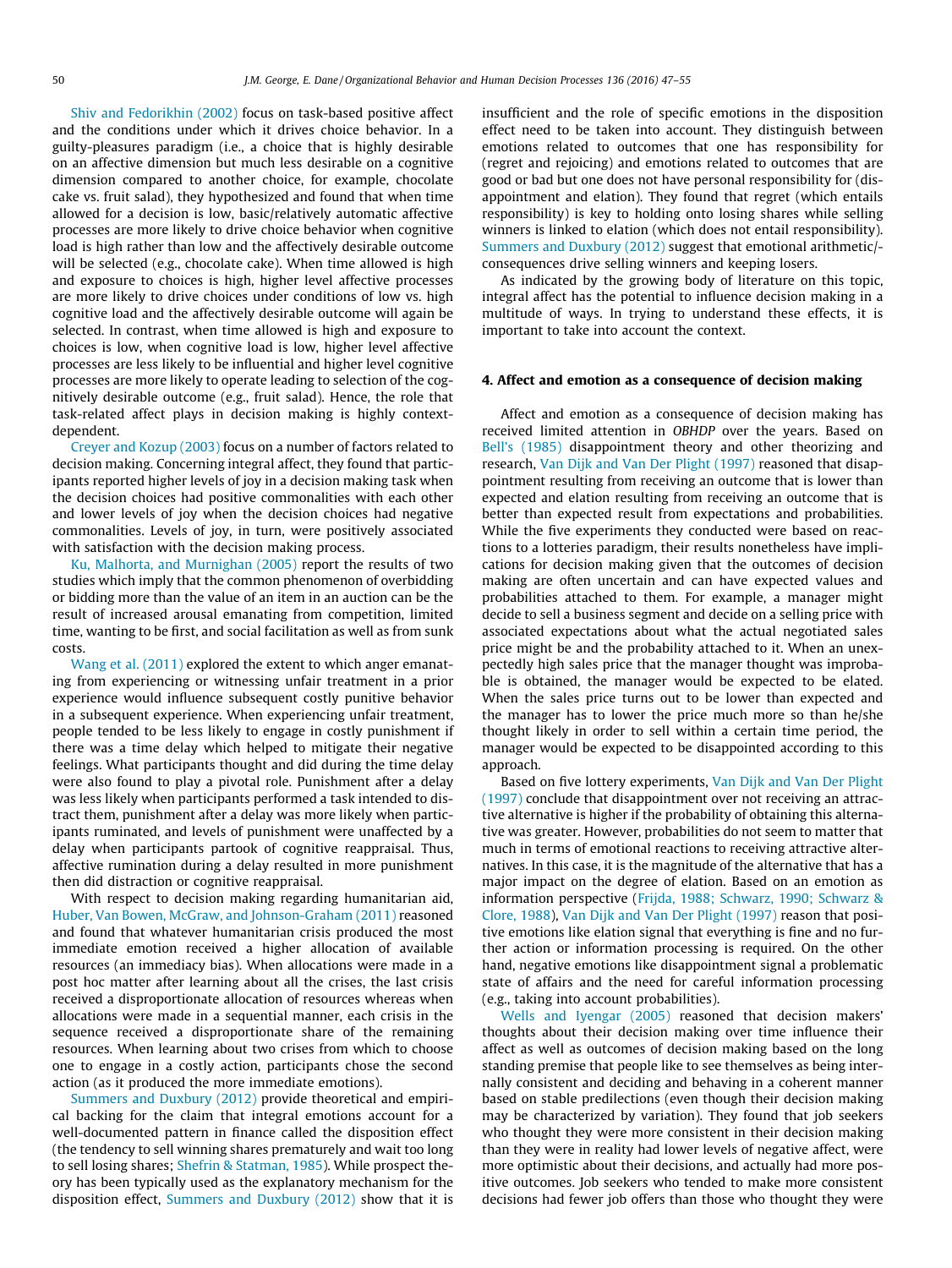more consistent than they actually were. Wells and Iyengar (2005) speculate that job seekers with consistent preferences and decisions may find fewer job options that meet their preferences and thus may have a more difficult time convincing employers of their suitability for open positions.

Ratner and Herbst (2005) focus on the case when a good decision ends up having a bad outcome. They reasoned and found that people tend to switch from a good decision to one that is inferior due to negative emotions surrounding the bad outcome of the good decision. The decisions were made in response to investment scenarios and these effects were especially likely to hold when participants focused on how they felt in the wake of a bad outcome.

#### 5. The role of regret in decision making

As mentioned earlier, regret is the emotion that has received the most attention from decision making researchers (Connolly & Zeelenberg, 2002). Thus, it is not surprising that the role of regret in decision making has received considerable attention in OBHDP throughout the years. Ritov and Baron (1995) focused on the relations between knowledge about the outcomes of decisions, the omission bias, and regret in experiments in which participants made or evaluated hypothetical decisions in response to scenarios. The omission bias refers to the fact that when the outcome of a decision is negative, people believe that the decision was more inferior when it is a consequence of an action rather than an inaction (or omission). They suggest that people might feel more regret over actions versus inactions that lead to negative consequences because acts might be viewed as being more causal than omissions. Anticipated regret has the potential to influence decision making if decision makers avoid decisions that they think might end up producing regret (e.g., those decisions in which the outcomes of both the chosen and foregone alternative will be known and those decisions in which the outcomes of action and inaction will become known).

Based on their studies, Ritov and Baron (1995, p. 126) suggest ''that people anticipate regret when they expect to be able to compare a bad outcome to a better outcome that would have resulted from a foregone option. They evaluate decisions as worse when such a situation exists, and they are reluctant to choose options that might lead to such a situation, especially when these options involve action rather than inaction." The role of anticipated regret in decision making is lessened when knowledge about the outcomes of actions and inactions is not expected to be forthcoming. From a normative perspective, while regret (and anticipated regret) can be functional and adaptive, it is not clear why regret should vary as a function of action vs. inaction and also why regret should vary as a function of knowledge about subsequent outcomes.

Foreman and Murnighan (1996) focused on the winner's curse in auctions and acquisitions – winners of auctions or acquisitions eventually may come to regret their winning bid as it is typically higher than the actual value of whatever is being auctioned or acquired. Consistent with prior research, they found that the winner's curse was impervious to learning. Providing participants with feedback and experience were not successful in eliminating the winner's curse. Foreman and Murnighan (1996) suggest that emotions surrounding winning may be involved in the winner's curse though prior research questions the role of a value of winning in acquisition situations (e.g., Holt & Sherman, 1994).

Tsiros (1998) noted that post-choice evaluation is a function of satisfaction with the outcomes of the selected alternative based on one's prior expectations and regret based on the outcomes of the alternative not selected. He found that satisfaction was higher (lower) when outcomes of the chosen alternative were better

(worse) than expected. Regret was higher when the outcomes of the alternative not selected were better than the outcomes of the alternative selected with post-choice evaluation being highest (lowest) when the selected option had better (worse) outcomes than both what the decision maker expected the outcomes to be and the outcomes of the option not chosen.

Zeelenberg, van Dijk, van der Pligt (1998) link regret and disappointment to counterfactual thinking. Results from three experiments suggest that counter-factuals related to the decision maker's own behavior and actions are associated with regret while counter-factuals related to the situation are associated with disappointment. Zeelenberg, van Dijk, van der Pligt et al. (1998, p. 135) conclude that ''counterfactual thoughts in which decisions, choices, or reasoned actions are mutated...result in the experience of regret...counterfactual thoughts in which aspects of the situation, or things that are beyond the actor's control are mutated...results in the experience of disappointment."

Relatedly, in a series of four published articles/comments, two multi-author teams tackled the thorny question about whether a person needs to feel control over, and responsibility for, a decision and self-blame in order to experience regret over a negative outcome or control and responsibility in order to exult over a positive outcome. The first article in the series (Connolly, Ordonez, & Coughlan, 1997) reports the results of five scenario based experiments from which the authors conclude that where a person starts out is influential in terms of subsequent reactions to good and bad outcomes rather than the extent to which they have responsibility or control over outcomes. As Connolly et al. (1997, p. 83) indicate, ''within the confines of our procedure, it seems difficult to argue for any large role of regret in the sense of self-blame for a poor decision or for rejoicing as self-congratulation for a good one. Identical effects were found whether the participant was driver or passenger."

Zeelenberg, van Dijk, and Manstead (1998) took issue with Connolly et al.'s (1997) findings and conclusions, observing that Connolly et al. measured regret by a measure of happiness. Zeelenberg, van Dijk, and Manstead (1998) replicated Connolly et al.'s results in that whether a person had control over an outcome had no effect on happiness ratings. However, self-agency was linked to regret when regret was directly assessed and a lack of decision agency was linked to disappointment, as expected.

In a comment and brief report on two subsequent experiments, Ordonez and Connolly (2000) arrive at the following conclusions. First, having responsibility for a decision or choice does seem to increase the experience of regret. Second, regret is not captured by feelings of overall happiness with an outcome. Third, responsibility for a decision increases regret but is not necessarily a required condition for regret to be experienced. Fourth, some of the data and results reported across these studies appear to be at odds with regret and disappointment theories (Bell, 1982, 1985; Loomes & Sugden, 1982, 1986).

In a rejoinder, Zeelenberg, van Dijk, and Manstead (2000) discuss Ordonez and Connolly's (2000) subsequent experiments and conclusions. These authors agree with Ordonez and Connolly's first conclusion above. With regards to the second conclusion, Zeelenberg et al. agree that regret is not always captured by assessments of overall outcomes such as happiness but they point out that assessments of outcomes can be impacted by regret. With regards to the third conclusion, Zeelenberg et al. indicate that it would be the exception rather than the norm to experience regret with no responsibility for a decision. Zeelenberg et al. agree with the fourth conclusion with some qualifications.

In two scenario-based studies of US and Chinese Hong Kong college students, Fong and Wyer (2003) explored, among other things, the extent to which decision making is influenced by the emotions people anticipate experiencing when different outcomes of these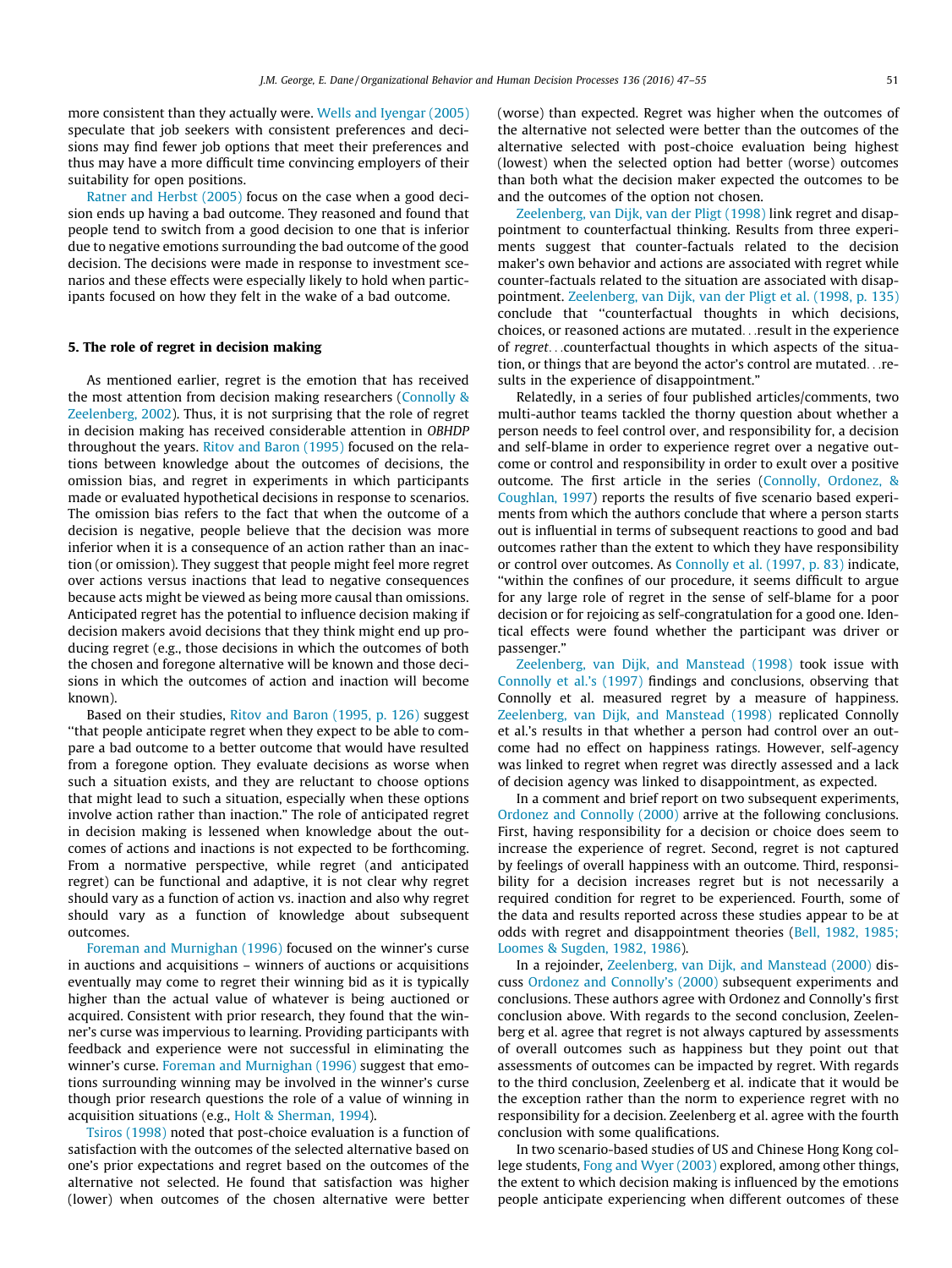decisions come into fruition. They conclude that decisions are partially determined by the emotions people anticipate experiencing when different outcomes arise from alternatives and that in some cases, anticipated emotions partially mediate the effects of other factors on choice.

While most studies of affect and decision making, and in particular regret and decision making, involve college students making hypothetical decisions involving scenarios presented to them in laboratory settings, Zeelenberg and Pieters (2004) sought to explore the role of regret in decision making in lottery participation decisions. Regret theory (Bell, 1982; Loomes & Sugden, 1982) suggests that when decision makers realize that they will find out the outcomes of a decision alternative that they do not choose, they anticipate experiencing regret and anticipated regret influences their decision making. Zeelenberg and Pieters (2004) explored participant reactions to two different kinds of lotteries in the Netherlands – the National State Lottery and the Postcode Lottery. The National State Lottery is a traditional lottery in which a random number is printed on one's ticket while in the Postcode Lottery, prizes can be won based on selection of one's postcode (a postcode typically includes up to 25 addresses on the same street). Zeelenberg and Pieters (2004) expected and found anticipated regret to be larger in the Postcode Lottery than in the National State Lottery because in the former one will know if one's postcode was selected and thus, whether one would have won a prize(s) if one had purchased a lottery ticket and anticipated regret influenced decision making, consistent with regret theory.

In order for regret to be experienced, a comparison between an outcome and an outcome foregone needs to be made. Van Dijk and Zellenberg (2005) reasoned and found that regret was reduced when there was uncertainty regarding foregone outcomes and when outcomes obtained and foregone were not comparable. Pieters and Zeelenberg (2005) found that not only can people regret bad outcomes but they can also regret using an inferior decision making process. Hoelzl and Loewenstein (2005) suggest that both anticipated regret and social takeover (i.e., in sequential decision making, knowing that someone else might step in and assume an investment that one has decided to quit) can influence decision making with regards to keeping an investment.

Ku (2008) reports the results of two studies which suggest that regret over a prior escalation of commitment decision or regret that is primed by thinking about an escalation of commitment scenario has the potential to attenuate subsequent escalation of commitment. Another potential positive consequence of regret was focused on by Reb (2008). In particular, Reb (2008) suggests that making regret salient (and thus potentially increasing regret aversion) has the potential to cause decision makers to adopt a more careful decision making process.

Clearly, regret in its many guises has the potential to play multiple roles in the decision making process.

#### 6. Potential limitations of extant research

Clearly, work published in OBHDP on affect, emotion, and decision making has greatly enhanced our understanding of how affect pervades the decision making process. Nonetheless, we would be remiss if we did not discuss some of the potential limitations of this nonetheless noteworthy work. For example, with few exceptions (e.g., Wells & Iyengar, 2005; Zeelenberg & Pieters, 2004), much of the work published on affect and decision making in OBHDP has involved laboratory experiments with college students responding to hypothetical scenarios, lotteries, and the like. These fine grained experimental studies can isolate specific factors but at the same time are lacking in realism and do not come close to approximating the complexity involved in making decisions in organizational contexts. By its very nature, decision making in organizations is a messy, complicated process involving ambiguity, equivocality, sense making, politics, history, and time. Moreover, the consequences of such decision making can be substantial and far reaching. Decisions made in organizations carry the potential to influence an organization's performance or reputation or the safety and welfare of organizational members and other stakeholders. Brief, one shot laboratory studies can help us understand how, for example, regret comes into play but are lacking in terms of realism and the organizational context. Concerning the latter, the effects of affect on thought processes and behavior are contextdependent (e.g., Au et al., 2003; Forgas & George, 2001) so the missing organizational context in studies of affect and decision making is potentially troubling. Nonetheless, we would like to point out that OBHDP is a premier outlet for decision making research and decision making research per se does not necessarily need to take into account the organizational context.

Another potential limitation of extant work is a somewhat piecemeal approach. That is, different author teams seem to tackle very specific questions about the link between affect and decision making. While this tailored approach to investigation is fine in and of itself, it is nevertheless unfortunate that overarching frameworks or models which can incorporate and make sense of multiple and diverse findings across studies are somewhat lacking. For example, researchers have not explored the combined effects of incidental moods and discrete emotions on the one hand, and integral affect on the other, on decision making in the same studies.

To be sure, we recognize the challenges confronting the study of affect, emotion, and decision making in organizational contexts. And yet, we also perceive that confronting these challenges head-on in both qualitative and quantitative studies has the potential to have big payoffs in terms of both increasing our understanding of affect, emotion, and decision making in organizations as well as stimulating future theorizing and research on this topic both in the field and the lab.

#### 7. Directions for future research

Theorizing and research can and should further develop in each of the subtopic areas which organized our review. For example, researchers could explore a wider range of discrete emotions and their role in decision making. Moreover, it appears that the time is ripe to explore the implications of both incidental affect and integral affect for decision making in the same studies as clearly both can and do take place. Nonetheless, in considering affect, emotion, and decision making, we have identified three additional areas which we believe are especially promising in terms of enhancing our understanding of phenomena of fundamental importance in this domain: intuition and decision making, ethical decision making, and affect, emotion, and decision making over time. Each of these topical areas is highly relevant to decision making in organizational contexts.

#### 7.1. Intuition and decision making

Connections between affect and decision making are especially striking in the case of intuition (or ''gut feelings") – an emerging topic of interest in organizational behavior (Akinci & Sadler-Smith, 2012). By their nature, intuitions are tightly coupled with affect: that is, they constitute ''affectively-charged judgments that arise through rapid, nonconscious, and holistic associations" (Dane & Pratt, 2007: 40). As suggested by this definition, the affectivelycharged judgments underlying intuition are byproducts of associative processes occurring outside of conscious awareness. Thus, intuitions are not conceived deliberately but rather emerge rapidly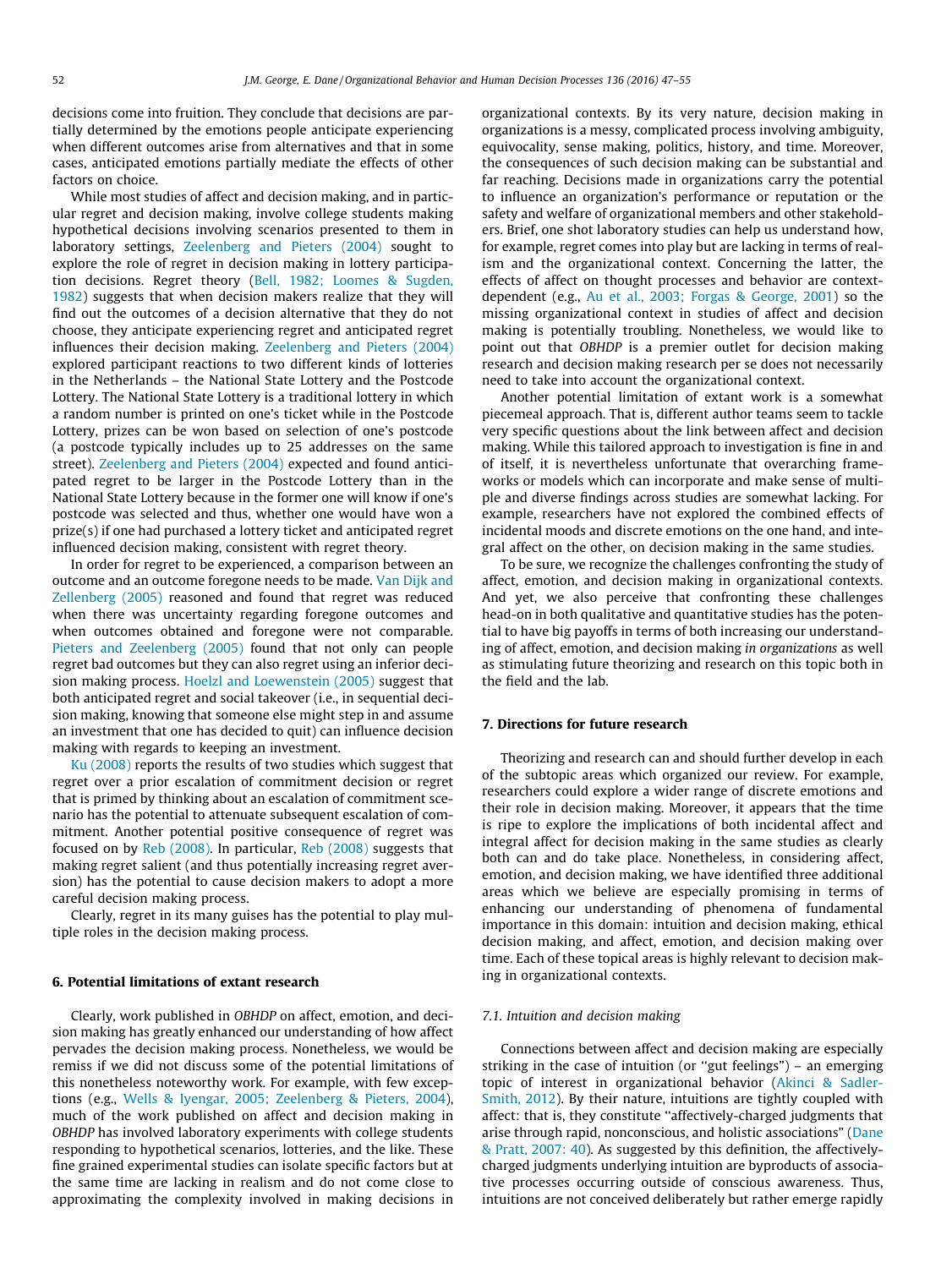and, at times, unexpectedly as one encounters events or conditions that activate associations (Epstein, 1994; Simon, 1987).

In furthering research on affect-laden intuitions and decision making, scholars should consider that although many intuitions involve positive feelings, not all intuitions are hedonically pleasing. For example, research on firefighter decision making (Klein, 1998) indicates that, in fighting certain fires, fireground commanders have experienced feelings that something is ''wrong" – an uncomfortable, affectively negative feeling – that spurred them to action (e.g., ordering the firefighters under their command to exit the building immediately). In our view, there is considerable room for further research examining the range of feelings and emotions with which intuitions are experienced. Likewise, researchers could examine whether intuitions characterized by certain feelings (e.g., positive versus negative affect) are more trustworthy than others.

Researchers might also devote thought to the prescriptive implications of research on intuition and related concepts. The cautionary stance researchers have long maintained toward intuitions, feelings, and emotions is steadily shifting to a more nuanced perspective. Just as intuitive decision making may be effective under certain conditions, so too can the feelings and emotions people experience prove invaluable to the choices they make and the behaviors they enact – particularly when these feelings and emotions provide insight into the choices or behaviors at hand. Consider, for example, a series of experiments demonstrating that in making predictions about which political candidate will receive a party's nomination, how the stock market will behave, and what the weather will be two days in the future (among other types of predictions), people who trust their feelings (due either to experimental interventions or dispositional tendencies) and have sufficient domain knowledge make better predictions than others (Pham, Lee, & Stephen, 2012). Labeling this phenomenon the ''emotional oracle effect," the researchers suggested that feelings ''provide a privileged window into all we tacitly know about the environment around us" (Pham et al., 2012: 473). The emotional oracle effect complements the observation that people can intuit patterns and generate accurate predictions well before their conscious mind identifies the decision strategy at hand (Bechara, Damasio, Tranel, & Damasio, 1997). While such findings provide noteworthy counterpoints to the ''don't trust your gut" theme permeating behavioral decision making research, more research is needed to clearly and convincingly demonstrate when affectladen intuitive decision making is – and is not – effective across a range of work-related tasks and contexts.

#### 7.2. Ethical decision making

Scholars have increasingly taken an interest in the emotional and intuitive aspects of decision making in the moral domain. Whereas ethical decision making was once theorized as arising from a conscious, systematic process governed by one's level of moral development (e.g., Kohlberg, 1981), more recent research suggests that the operations underlying ethical judgments and decisions are, in many cases, emotion-based, automatic, and intuitive. In advancing an ''intuitionist" account of moral judgment, Haidt (2001) argued that people tend to form moral judgments rapidly and effortlessly and, in turn, generate rationales that support their affect-laden judgments. Along related lines, Sonenshein (2007) theorized ethical decision making as a sense making process in which people seek to explain or justify the moral intuitions that arise as they engage with events and issues in their work settings. According to these accounts, conscious thinking is not the source of ethical decision making but rather is leveraged post hoc to rationalize one's affect-laden intuitions. In contrast, other scholars maintain, in line with more classic perspectives, that in making decisions in the moral domain people are not beholden to their emotions and intuitions but rather can – and perhaps should – engage in reflection and deliberation (e.g., Narvaez, 2010; Schwartz, 2011). Still others suggest that the mode of processing associated with ethical decision making depends on the type of moral problem one is facing (e.g., a moral judgment task versus a moral dilemma calling for imaginative thinking) (Monin, Pizarro, & Beer, 2007).

As evidenced by numerous and ongoing corporate scandals, the decisions people make in organizations are not always ethical and are often even shocking. While scholars have examined a host of factors accounting for unethical decision making in organizations – ranging from ''bad apples" (Gino, Ayal, & Ariely, 2009) to corrupt cultures (Ashforth & Anand, 2003) to cognitive biases (Bazerman & Tenbrunsel, 2011) – research suggests that the process by which ethical decision making unfolds (e.g., consciously and systematically versus automatically) can influence whether people make moral decisions. Thus, business ethics scholars have posed and investigated a question associated with decision making research more generally: when should people put stock in their feelings? Here, evidence is mixed. While some research suggests that, compared to conscious deliberation, affect-laden intuitive approaches promote ethical decision making and guard against moral transgressions (Zhong, 2011), other research suggests the opposite (Gunia, Wang, Huang, Wang, & Murninghan, 2012). Consequently, researchers have set their sights on reconciling these divergent findings (e.g., Moore & Tenbrunsel, 2014).

Thus, the time is ripe for exploring the role of incidental moods and discrete emotions and integral affect on ethical decision making. Moreover, by investigating when and how feelings and emotions influence ethical decision making, researchers stand to enrich our understanding of ''moral emotions," a topic commanding much interest in the psychological sciences (see Tangney, Stuewig, & Mashek, 2007).

#### 7.3. Affect, emotion, and decision making over time

As evidenced in our review, research on affect, emotion, and decision making has focused predominantly on affect and emotions as experienced within specific and defined points in time (or anticipated at a future point in time). In other words, most research in this area has focused on how relatively short lived (and isolated) feelings and emotions (or anticipated feelings and emotions) can influence decision making. However, in organizational contexts, people often experience a range of mood states and emotions over time. Similarly, decision making in organizations, particularly for decisions that are complex with potentially far reaching ramifications, often extends over time. Important decisions are typically not made in a one shot, all or nothing manner. Rather decision makers may revisit the decision on multiple occasions to ensure the best choice. Just as home buyers often revisit their top choices multiple times, so too do business school administrators revisit decisions to develop new programs and managers revisit decisions to expand to new geographical areas over time and on more than one occasion. Moreover, important decisions are often made by teams and thus understanding how affect experienced by team members influences their decision making over time is an important topic for future research.

The dual tuning model (George, 2011; George & Zhou, 2007) suggests that in order to understand how affect and emotion influence decision making, researchers need to consider the range of moods and emotions that are experienced over the time period that decisions are being made. For example, take the case of a manager deciding whether or not to launch a new product based on the information gathered to date. Typically, an important decision like this one will be made over time. The dual tuning model suggests that the range of feelings experienced in the course of making this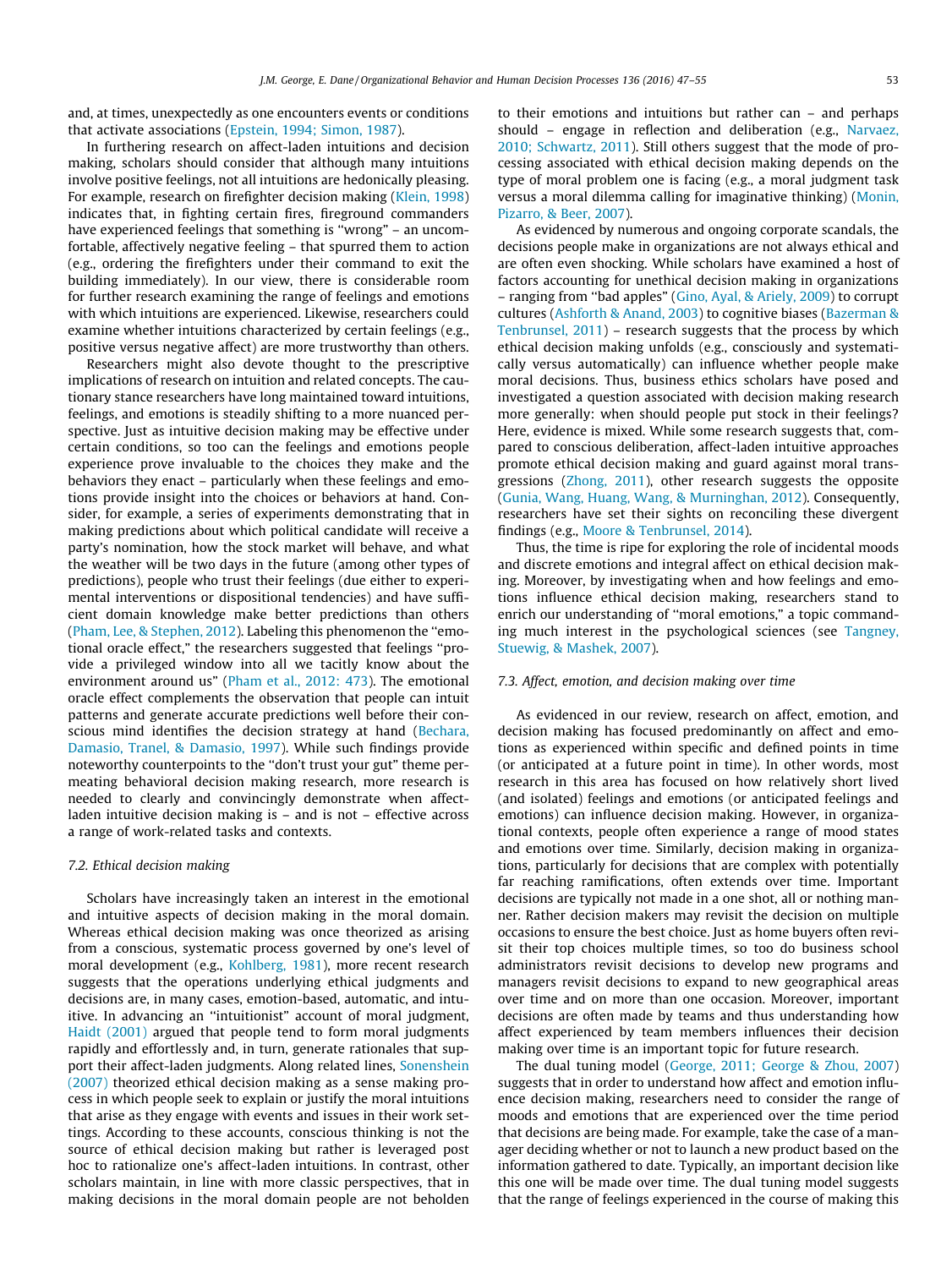decision over time has the potential to influence the outcomes of the decision. At a very basic level, if a manager is sometimes in a good mood and sometimes in a bad mood when making this decision, outcomes are likely to be different than if the manager is always predominantly in a good or bad mood when making the decision (George, 2011).

Moreover, the feelings and emotions people experience may exhibit systematic patterns over time. Research, suggests, for example that people tend to be happier both earlier and later in life than in middle age (Blanchflower & Oswald, 2008). At the same time, research suggests that emotional stability – a key aspect of emotional experience (Hills & Argyle, 2001) – tends to increase over time, even into old age (Williams et al., 2006).

Of course, people are also likely to exhibit idiosyncratic patterns of emotional experience. That is, almost inevitably (though not always predictably), people experience various periods of their lives characterized by certain emotions (those they experience frequently and readily during these stretches). Just as one's spirits may be low during a lengthy period of unemployment, in the wake of a devastating breakup, or after the passing of a loved one, so too can people experience extended periods of well-being, gratitude, or joy. It stands to reason, then, that how one is currently experiencing life or work as a whole should influence one's judgments and decisions. In exploring this possibility, researchers would do well to bear in mind that the ''workers" central to organizational research are, in fact, whole people whose emotional lives are often influenced as much (if not more) by what happens beyond the organization as within it (George & Dane, 2011). As such, it is perhaps just as valid and informative to generate explanations and predictions of decision making behavior in terms of how one is currently experiencing life or work as a whole as it is to adopt a more molecular lens and focus on the specific feelings and emotions associated with a snapshot in time.

#### 8. Concluding observations

In reviewing research on affect, emotion, and decision making, and spotlighting areas for future research on this topic, we are struck by the degree of complexity associated with research findings in this area. Not only can state affect influence decision making in myriad ways but memories of past emotional experiences and glimmers of future feelings and emotions surround many of the decisions people make in work settings and beyond. Moreover, research indicates that the effects of different types of affect (positive versus negative) and emotions (happiness versus sadness) on decision making effectiveness can vary substantially from one type of decision making task to another. This merits consideration, as it runs somewhat counter to a foundational observation concerning affect and emotions. As notables ranging from Thomas Jefferson to John Stuart Mill to the Dali Lama have observed, humans are hardwired to pursue happiness. It is perhaps no wonder, then, that research on happiness has received much attention across multiple lines of psychology and organizational scholarship and throughout the popular press (e.g., Gilbert, 2006; Haidt, 2006; Rubin, 2009). While our inclination to pursue and maintain positive affective states is understandable, the glorification of happiness in today's world runs the risk of masking the fact that, from a decision making standpoint, the feelings and emotions we value are not always those most amenable to engaging with the decisions we face. In fact, negative feelings and emotions, though by their very nature unpleasant or uncomfortable, can facilitate decision effectiveness under certain conditions (George, 2011). Quite possibly, then, a well-guided pursuit of happiness – one marked by effective decision making across one's life and work – is more polyphonic in its affective tones than one might be inclined to believe.

#### References

- Agrawal, N., Han, D., & Dubachek, A. (2013). Emotional agency appraisals influence responses to preference inconsistent information. Organizational Behavior and Human Decision Processes, 120, 87–97.
- Akinci, C., & Sadler-Smith, E. (2012). Intuition in management research: A historical review. International Journal of Management Reviews, 14, 104–122.
- Andrade, E. B., & Ariely, D. (2009). The enduring impact of transient emotions on decision making. Organizational Behavior and Human Decision Processes, 109,  $1 - 8$
- Ashforth, B. E., & Anand, V. (2003). The normalization of corruption in organizations. Research in Organizational Behavior, 25, 1–52.
- Au, K., Chan, F., Wang, D., & Vertinsky, I. (2003). Mood in foreign exchange trading: Cognitive processes and performance. Organizational Behavior and Human Decision Processes, 91, 322–338.
- Bazerman, M. H., & Tenbrunsel, A. E. (2011). Blind spots: Why we fail to do what's right and what to do about it. Princeton, NJ: Princeton University Press.
- Bechara, A., Damasio, H., Tranel, D., & Damasio, A. R. (1997). Deciding advantageously before knowing the advantageous strategy. Science, 275, 1293–1295.
- Bell, D. E. (1982). Regret in decision making under uncertainty. Operations Research, 30, 961–981.
- Bell, D. E. (1985). Disappointment in decision making under uncertainty. Operations Research, 33, 1–27.
- Blanchflower, D. G., & Oswald, A. J. (2008). Is well-being U-shaped over the life cycle? Social Science & Medicine, 66, 1733–1749.
- Blay, A. D., Kadous, K., & Sawers, K. (2012). The impact of risk and affect on information search efficiency. Organizational Behavior and Human Decision Processes, 117, 80–87.
- Connolly, T., Ordonez, L. D., & Coughlan, R. (1997). Regret and responsibility in the evaluation of decision outcomes. Organizational Behavior and Human Decision Processes, 70, 73–85.
- Connolly, T., & Zeelenberg, M. (2002). Regret in decision making. Current Directions in Psychological Science, 11, 212–216.
- Creyer, E. H., & Kozup, J. C. (2003). An examination of the relationships between coping styles, task-related affect, and the desire for decision assistance. Organizational Behavior and Human Decision Processes, 90, 37–49.
- Dane, E., & Pratt, M. G. (2007). Exploring intuition and its role in managerial decision making. Academy of Management Review, 32, 33–54.
- Epstein, S. (1994). Integration of the cognitive and the psychodynamic unconscious. American Psychologist, 49, 709–724.
- Estrada, C. A., Isen, A. M., & Young, M. J. (1997). Positive affect facilitates the integration of information and decreases anchoring in reasoning among physicians. Organizational Behavior and Human Decision Processes, 72, 117–135.
- Fessler, D. M. T., Pillsworth, E. G., & Flamson, T. J. (2004). Angry men and disgusted women: An evolutionary approach to the influence of emotions on risk taking. Organizational Behavior and Human Decision Processes, 95, 107–123.
- Fong, C. P. S., & Wyer, R. S. Jr., (2003). Cultural, social and emotional determinants of decision under uncertainty. Organizational Behavior and Human Decision Processes, 90, 304–322.
- Foreman, P., & Murnighan, J. K. (1996). Learning to avoid the winner's curse. Organizational Behavior and Human Decision Processes, 67, 170–180.
- Forgas, J. P. (1995). Mood and judgment: The affect infusion model (AIM). Psychological Bulletin, 117, 39–66.
- Forgas, J. P., & George, J. M. (2001). Affective influences on judgments and behavior in organizations: An information processing perspective. Organizational Behavior and Human Decision Processes, 86, 3–34.
- Frijda, N. H. (1988). The laws of emotion. American Psychologist, 43, 349–358.
- George, J. M. (1991). State or trait: Effects of positive mood on prosocial behaviors at work. Journal of Applied Psychology, 76, 299–307.
- George, J. M. (1992). The role of personality in organization life: Issues and evidence. Journal of Management, 18, 185–213.
- George, J. M. (2011). Dual tuning: A minimum condition for understanding affect in organizations? Organizational Psychology Review, 1, 147–164.
- George, J. M., & Dane, E. (2011). Workers as whole people with their own objectives. Industrial and Organizational Psychology: Perspectives on Science and Practice, 4, 109–111.
- George, J. M., & Zhou, J. (2007). Dual tuning in a supportive context: Joint contributions of positive mood, negative mood, and supervisory behaviors to employee creativity. Academy of Management Journal, 50, 605-622.
- Gilbert, D. (2006). Stumbling on happiness. New York: Alfred A. Knopf.
- Gino, F., Ayal, S., & Ariely, D. (2009). Contagion and differentiation in unethical behavior: The effect of one bad apple on the barrel. Psychological Science, 20, 393–398.
- Gunia, B. C., Wang, L., Huang, L., Wang, J., & Murnighan, J. K. (2012). Contemplation and conversation: Subtle influences on moral decision making. Academy of Management Journal, 55, 13–33.
- Haidt, J. (2001). The emotional dog and its rational tail: A social intuitionist approach to moral judgment. Psychological Review, 108, 814–834.
- Haidt, J. (2006). The happiness hypothesis. New York: Basic Books.
- Hills, P., & Argyle, M. (2001). Emotional stability as a major dimension of happiness. Personality and Individual Differences, 31, 1357–1364.
- Hoelzl, E., & Loewenstein, G. (2005). Wearing out your shoes to prevent someone else from stepping into them: Anticipated regret and social takeover in sequential decisions. Organizational Behavior and Human Decision Processes, 98, 15–27.